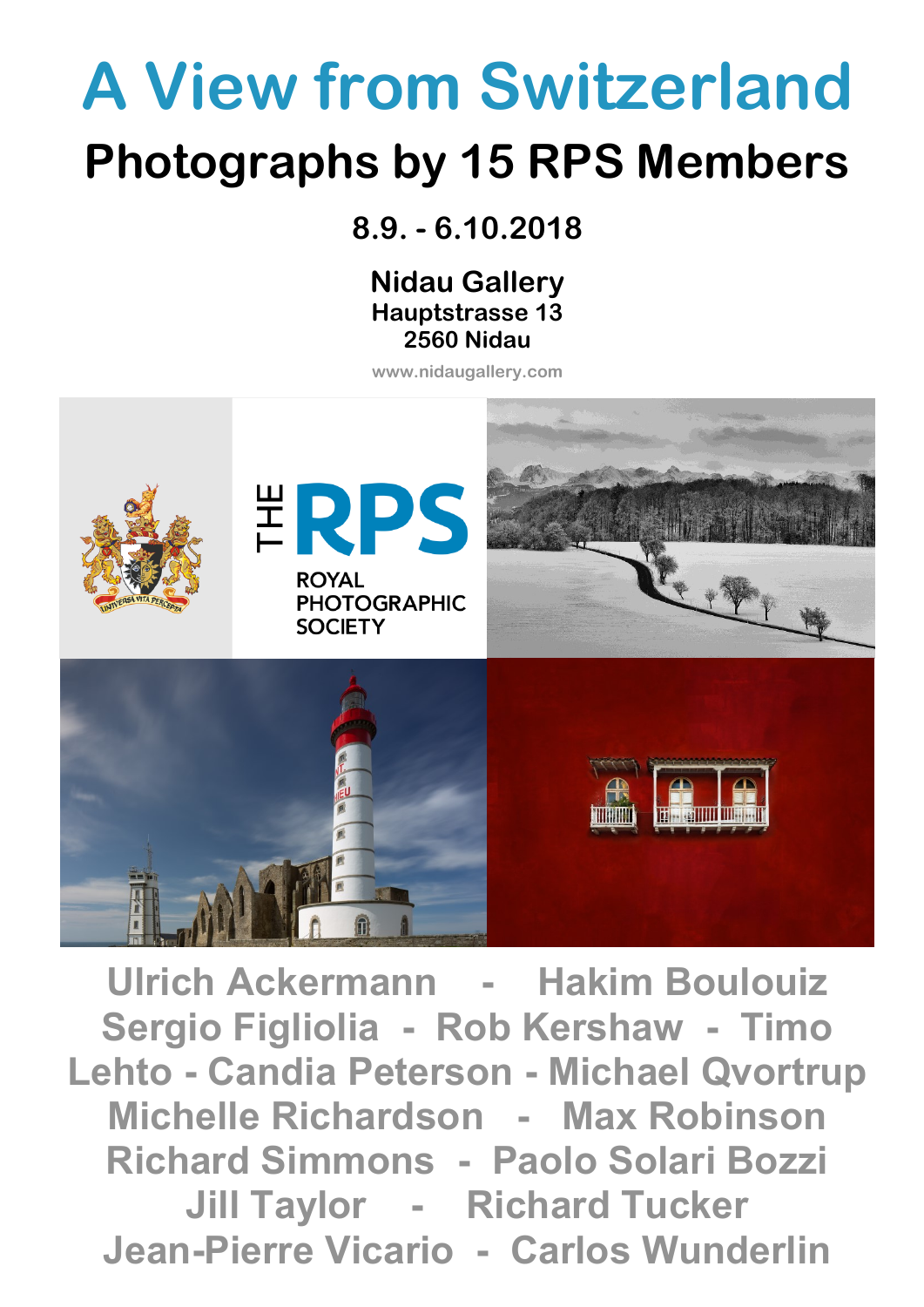#### **A View from Switzerland**

Photographs by 15 members of the Royal Photographic Society

The exhibition, which will run from Friday the  $7<sup>th</sup>$  September (opening at 6:30pm) to Saturday 6<sup>th</sup> October, 2018 at Nidau Gallery, shows works by fifteen members of the Royal Photographic Society (RPS), living in Switzerland. It presents a broad spectrum of how these photographers see the world.

The Royal Photographic Society is based in the UK and is the oldest photographic society in the world. It has an unbroken history since its foundation in 1853, as a learned society in London. Shortly afterwards it received the Patronage of Queen Victoria, but it was not until 1894 that the name was changed to "The Royal Photographic Society". In 2004 the Privy Council approved the Royal Charter awarded to the Society. That Charter reaffirmed the Charitable status of the RPS and stated its objective of educating the public in the art and science of photography.

The RPS currently has about 11,500 members; 1,500 living outside the UK. There are currently 19 overseas Chapters around the world. In the UK activities are run in Regions with many hundreds of workshops, lectures, courses, exhibitions. Chapters tend to have fewer members, often spread across huge countries. The tendency is to carry out activities digitally with live events where possible.

The Swiss Chapter has about 30 members and was formed in 2012 as a way of sharing activities, knowledge and experience. Every month members submit images to an "e-circle", where they are discussed and criticised. Some six times a year workshops, lectures and photographic expeditions are organised. In recent years the Chapter has had a group exhibition in the Dow Chemicals building at Horgen and a shared exhibition with the Japanese Chapter, which showed in Tokyo, Nagasaki and Shimonoseki.

The Chapter members range from full time professional photographers to novices. There are landscape and portrait photographers, war photographers and street specialists. Some shoot nature and others the people that they see around them. Some have won many international prizes and others had major international exhibitions. Others have commercially produced photography books to their names. Many simply work at making better photographs. What we have in common is something approaching an obsession to see the world and represent it; to make images about our subjects rather than simply images of things. We have all chosen to join the Royal Photographic Society which connects us to many of the best photographers in the world and others who are facing the same problems and following similar pathways. The RPS has a range of Special Interest Groups through which shared interests can be developed with expert advice, events and publications.

The opening of the Nidau Exhibition will be attended by Dr Del Barrett, Vice-President of the RPS. Del has been one of the driving forces behind the changes in last couple of years which have brought the RPS strategy and rules up to date and in line with its Charter; to be internationally recognised for promoting photography of the highest standard and to encourage public appreciation of photography through the promotion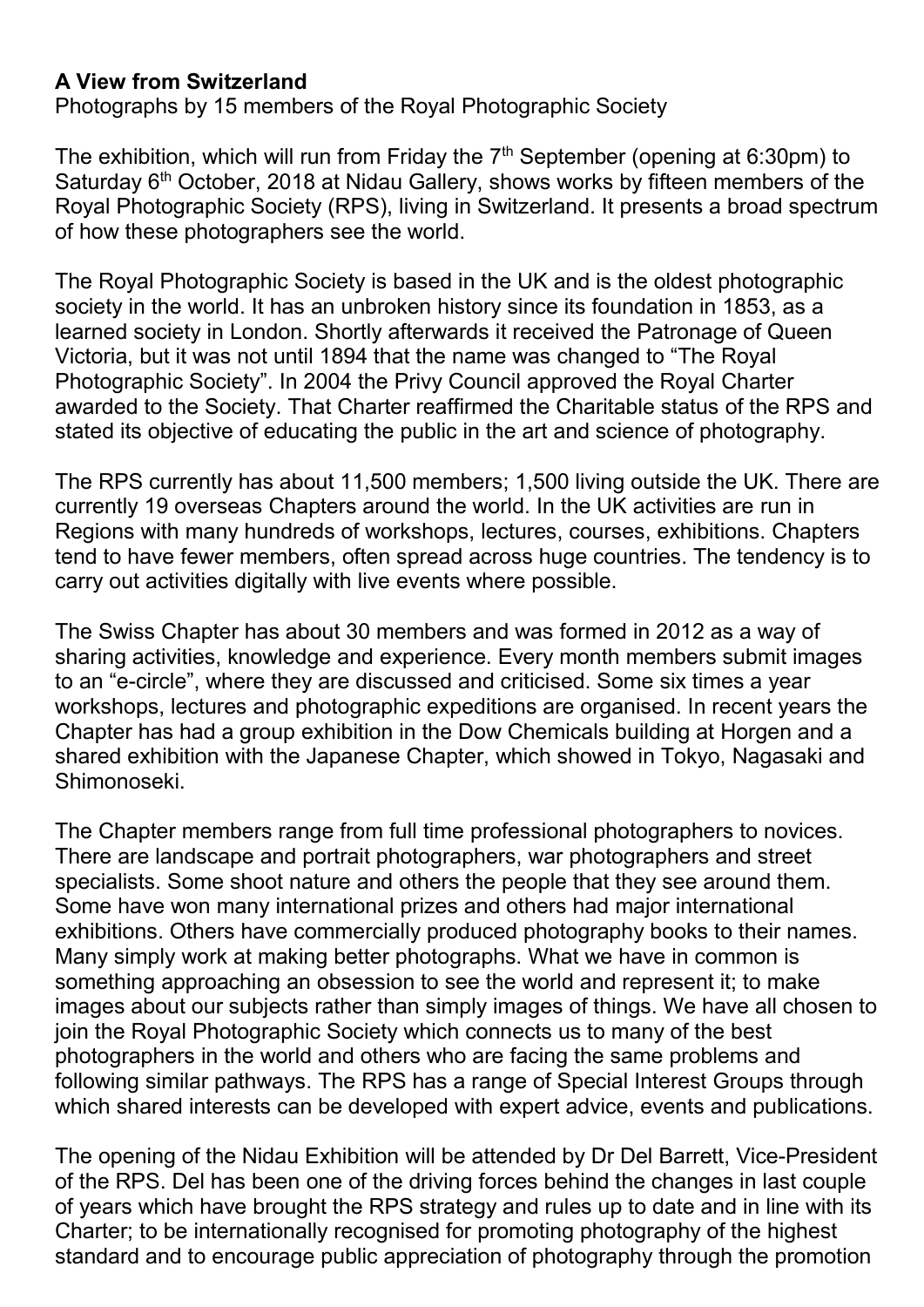of excellence. Amongst the many activities of the RPS, Del has been one of the main motivators of the current "100 Heroines" through which 100 female photographers will be awarded a medal honouring the Society's first woman President, Margaret Harker, who was also the first female Professor of Photography. In the centenary year of female suffrage in England and starting in September, the chosen Heroines will be featured each day on the RPS website finishing on the day which marks the granting of votes to women.

More information about the Royal Photographic Society can be found on [www.rps.org](http://www.rps.org/)

# **Deutsch** (Übersetzung)

## **A View from Switzerland**

Fotografien von 15 Mitgliedern der Royal Photographic Society

Die Ausstellung, welche vom Freitag 7. September (Vernissage um 18:30h) bis Samstag 6. Oktober 2018 in der Nidau Gallery stattfindet, zeigt Arbeiten von 15 in der Schweiz lebenden Mitgliedern der Royal Photographic Society (RPS). Sie präsentiert ein breites Spektrum, wie diese Fotografen die Welt sehen.

Die Royal Photographic Society hat ihren Sitz in Grossbritannien und ist die älteste fotografische Gesellschaft der Welt. Sie hat eine ununterbrochene Geschichte seit seiner Gründung im Jahr 1853, als eine gelehrte Gesellschaft in London. Kurz darauf erhielt sie die Schirmherrschaft von Königin Victoria, aber erst 1894 wurde der Name in "The Royal Photographic Society" geändert. Im Jahr 2004 genehmigte der Geheimrat die Königliche Charta der Gesellschaft. Diese Charta bekräftigte den gemeinnützigen Status der RPS und erklärte ihr Ziel, der Öffentlichkeit die Kunst und Wissenschaft der Fotografie nahezubringen.

Das RPS hat derzeit etwa 11'500 Mitglieder; 1'500 leben ausserhalb Grossbritanniens. Derzeit gibt es weltweit 19 Regionalverbände. In Grossbritannien werden Aktivitäten in Regionen mit vielen hundert Workshops, Vorträgen, Kursen und Ausstellungen durchgeführt. Regionalverbände neigen dazu, weniger Mitglieder zu haben, oft verteilt in grossen Ländern. Die Tendenz besteht darin, Aktivitäten mit Live-Events digital durchzuführen, wo immer dies möglich ist.

Der Schweizer Regionalverband (Swiss Chapter) hat etwa 30 Mitglieder und wurde 2012 gegründet, um Aktivitäten, Wissen und Erfahrungen zu teilen. Jeden Monat reichen die Mitglieder Bilder an einen «e-circle» ein, wo diese diskutiert und kritisiert werden. Rund sechsmal im Jahr werden Workshops, Vorträge und Fotoexpeditionen organisiert. In den letzten Jahren hatte das Swiss Chapter eine Gruppenausstellung im Dow Chemicals Gebäude in Horgen und eine gemeinsame Ausstellung mit dem Japanischen Regionalverband, welche in Tokyo, Nagasaki und Shimonoseki gezeigt wurde.

Die Regionalverband-Mitglieder reichen von Vollzeit-Profi-Fotografen zu Novizen. Es gibt Landschafts- und Porträtfotografen, Kriegsfotografen und Strassenspezialisten.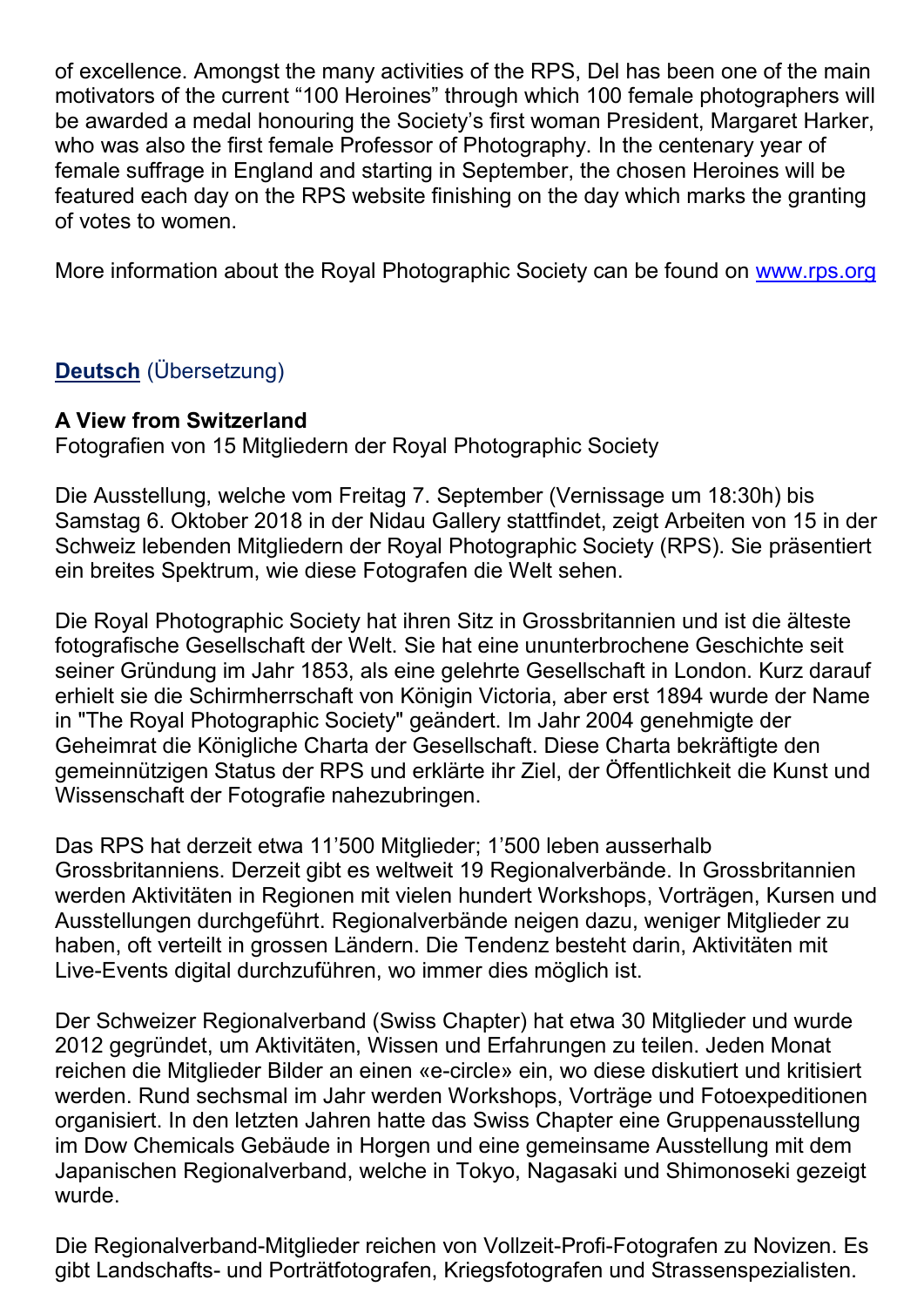Einige fotografieren Natur und andere Menschen, die sie um sie herum sehen. Einige haben internationale Preise gewonnen, andere hatten grosse internationale Ausstellungen. Andere haben unter ihrem Namen kommerziell Fotobücher produziert. Viele arbeiten einfach daran, bessere Fotos zu machen. Was wir alle gemeinsam haben ist etwas das sich einer Besessenheit nähert, die Welt zu sehen und sie zu repräsentieren; Bilder über Themen zu machen, und nicht nur Bilder von Dingen. Wir haben uns alle dafür entschieden, der Royal Photographic Society beizutreten, die uns mit vielen der besten Fotografen der Welt verbindet, und mit anderen die vor den gleichen Problemen stehen und ähnliche Wege gehen. Die RPS verfügt über eine Reihe spezieller Interessengruppen, über welche gemeinsame Interessen via Expertenrat, Veranstaltungen und Publikationen geteilt werden können.

An der Eröffnung der Ausstellung in Nidau wird Dr. Del Barrett, Vizepräsident des RPS, teilnehmen. Er ist eine der treibenden Kräfte hinter den Veränderungen in den letzten Jahren, welche die Strategie und die Regeln des RPS auf den neuesten Stand und in Einklang mit seiner Charta gebracht haben, international anerkannt zu werden, um Fotografie auf höchstem Niveau zu fördern und die öffentliche Wertschätzung der Fotografie durch die Förderung von Exzellenz zu ermutigen. Unter den vielen Aktivitäten der RPS war Del einer der Hauptmotivatoren des Projekts "100 Heldinnen", bei welchem 100 Fotografinnen eine Medaille zu Ehren der ersten weiblichen Präsidentin des Vereins, Margaret Harker, die auch die erste Fotografie-Professorin war, verliehen werden wird. Im hundertsten Jahr des Frauenstimmrechts in England und ab September werden die ausgewählten «Heldinnen» jeden Tag auf der RPS-Website zu sehen sein, bis zu dem Tag an welchem den Frauen das Stimmrecht zugestanden wurde.

Weitere Informationen über die Royal Photographic Society finden Sie unter [www.rps.org](http://www.rps.org/)

## **Français** (traduction)

#### **A View from Switzerland**

Photographies de 15 membres de la Royal Photographic Society

L'exposition, qui se déroulera du 7 septembre (vernissage à 18h30) au 6 octobre 2018 à Nidau Gallery, présente des œuvres de quinze membres de la Royal Photographic Society vivant en Suisse. Elle présente un large éventail de la façon dont ces photographes voient le monde.

La Royal Photographic Society est basée au Royaume-Uni, et est la plus ancienne société photographique du monde. Elle a une histoire ininterrompue depuis sa fondation en 1853, en tant que société savante à Londres. Peu de temps après, elle reçut le patronage de la reine Victoria, mais ce n'est qu'en 1894 que le nom a été changé en "The Royal Photographic Society". En 2004, le Conseil privé a approuvé la charte royale décernée à la Société. Cette charte réaffirmait le statut d'organisme d'utilité publique de la RPS, et énonçait son objectif de sensibiliser le public à l'art et à la science de la photographie.